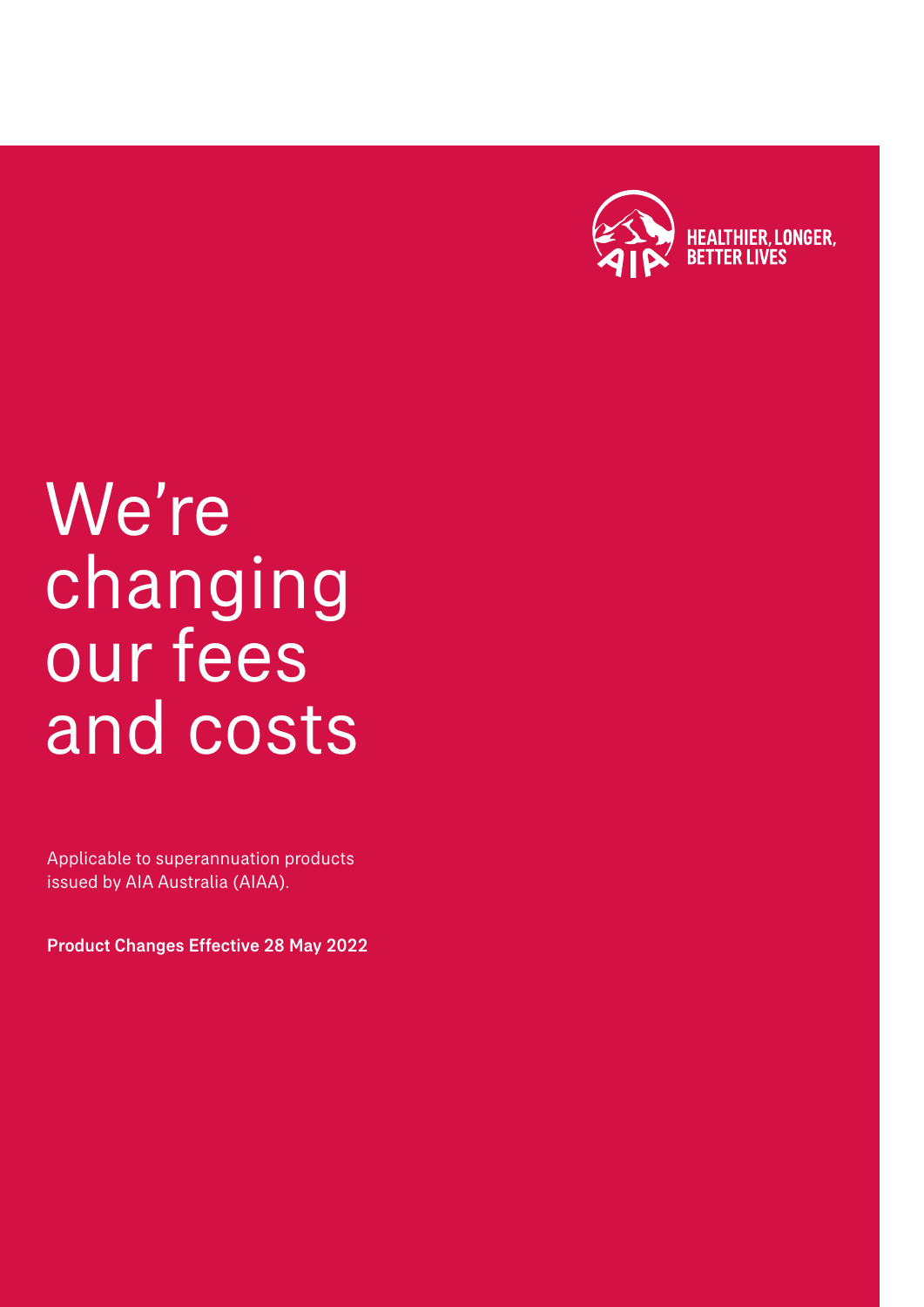#### About this booklet

This booklet forms part of the Significant Event Notice issued in April 2022 and provides information about important changes to your product and investment menu that will occur on or about 28 May 2022. It is important that you retain this booklet for your records.

#### Things you should know:

Issued by AIA Australia Limited ABN 79 004 837 861 AFSL 230043 (AIA Australia).

This general advice has been prepared without taking into account your particular financial needs, circumstances or objectives. You should consider the appropriateness of this information in light of your circumstances and the relevant product disclosure before making a decision to continue to hold a product. This advice is based on our understanding of current law, as at April 2022 and is based on its continuance unless stated otherwise. While every effort has been made to ensure the accuracy of the information, it is not guaranteed. You should obtain professional financial planning and tax advice before acting on the information contained in this document.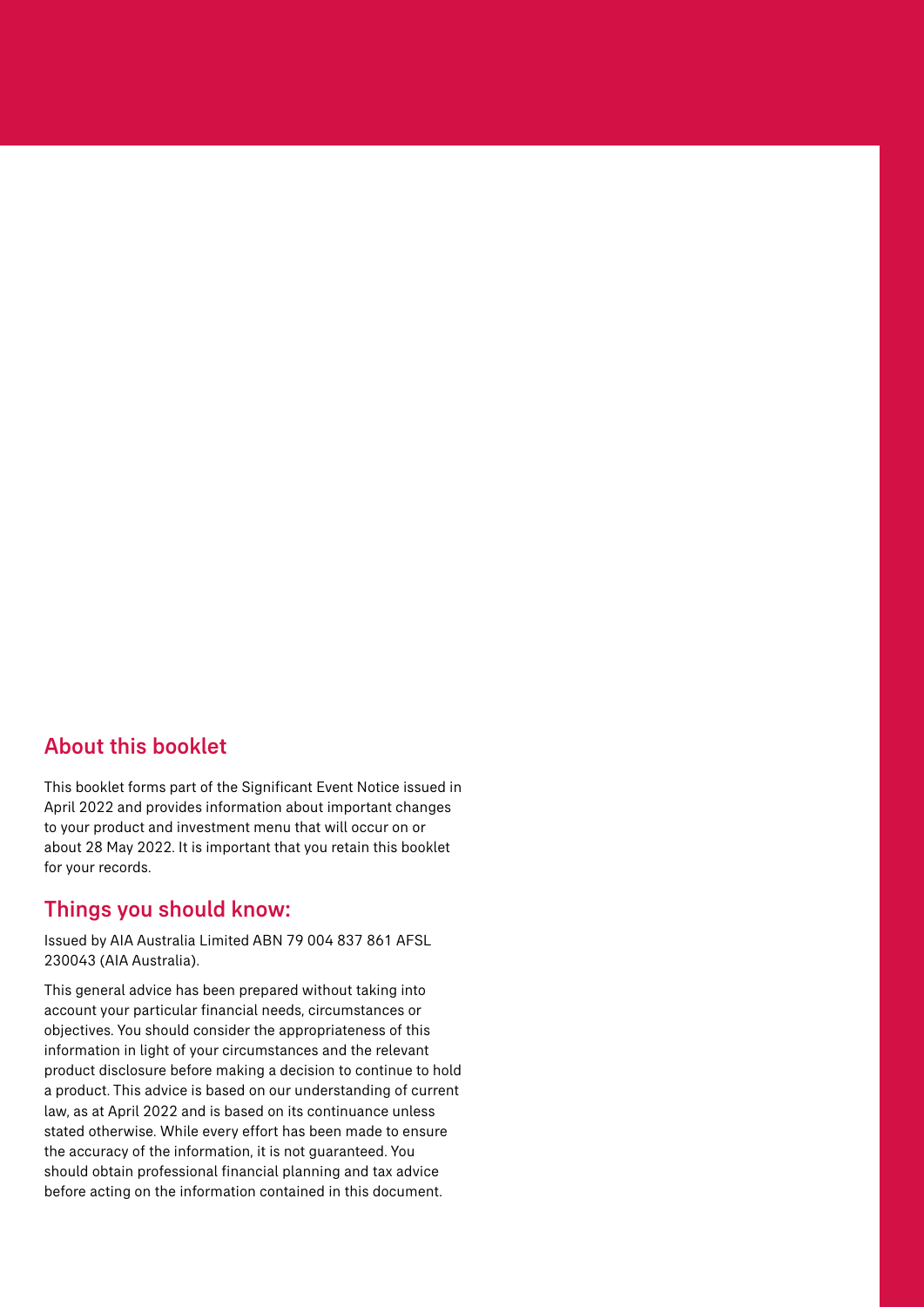# **Table of Contents**

| Section 1: Investment fee changes - Rollover Plan and Superannuation Bond 6 |
|-----------------------------------------------------------------------------|
|                                                                             |
|                                                                             |
| Section 2: Fees by product – Personal Superannuation Bond,                  |
|                                                                             |
|                                                                             |
|                                                                             |
|                                                                             |
|                                                                             |
|                                                                             |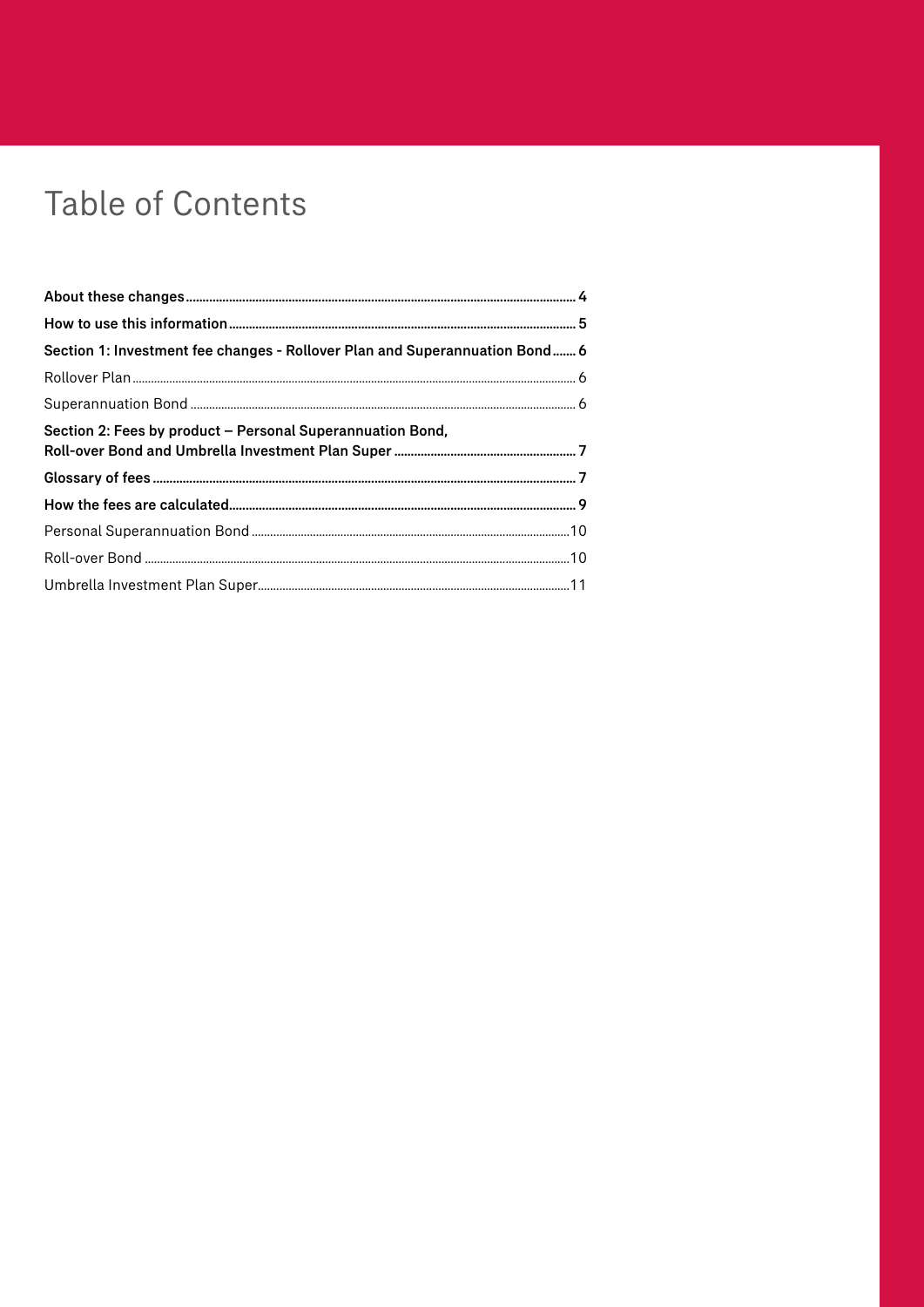# About these changes

### Introduction

As a result of a recent comprehensive review of our fees and costs, we've decided to make some changes that include improving the transparency of our administration and investment fees and where possible, reducing the overall fees and costs of your product. These changes are expected to help enhance your retirement outcomes.

#### If you currently pay an amount that is different to what is shown in this booklet, we will charge the lesser of your current fee and the new fee.

The information in this Notice is of a general nature and does not take into account your individual objectives, financial situation or needs. You should obtain financial advice tailored to your personal circumstances before acting on this information or making any further changes.

### What you need to do

You don't need to do anything. Changes will automatically be applied to your product and investment options. It's still important that you read this Notice and speak to your financial adviser if you have any concerns. This Notice should be read in conjunction with the accompanying letter we sent to you in April 2022 titled Significant Event Notice. If you have any questions in relation to this Notice, please email [au.service@aia.com](mailto:au.service%40aia.com?subject=) or phone us on the number listed in the table below.

### Products impacted by fee changes

The following products will be impacted by changes to investment fees and/or administration fees and costs.

Please note that where an investment option for a product is not shown then there is no change for that investment option.

Customer Service 13 20 15 Rollover Bond

Customer Service 13 17 78 Rollover Plan

Customer Service 1800 631 600 Superannuation Bond

Customer Service 1800 624 100

Personal Superannuation Bond Umbrella Investment Plan Super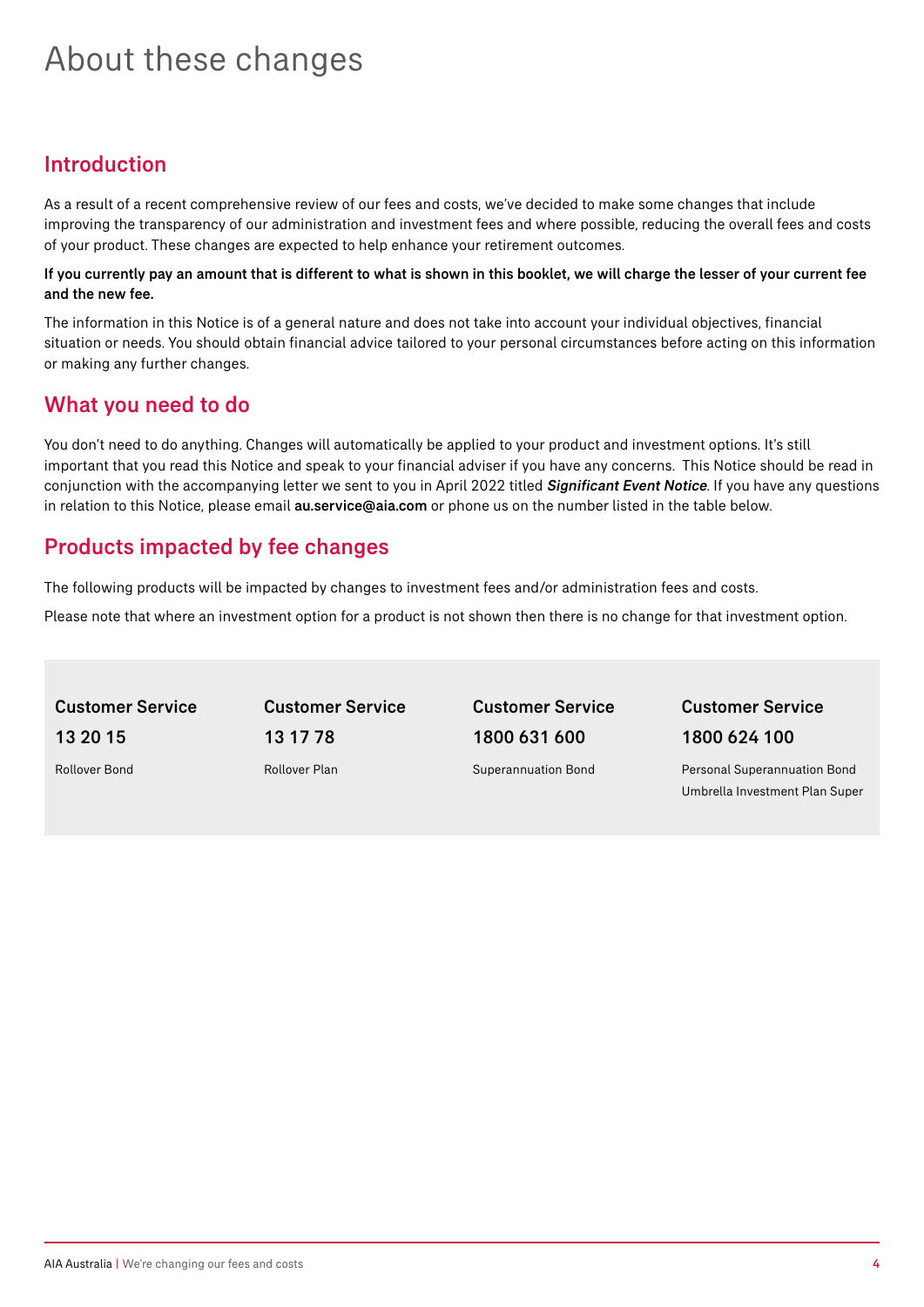# How to use this information

### Step 1

You will need to read the letter we sent to you titled Significant Event Notice in conjunction with this booklet to confirm your product. You can find your investment options in your latest annual statement or if you are unsure, please call us on the phone number listed in the previous section of this booklet.

### Step 2

Read Section 1: Investment fee changes - Rollover Plan and Superannuation Bond if your policy sits within these products. This will provide you with an understanding of the Investment fee changes that may apply to your product.

### Step 3

Read Section 2: Fees by Product – Personal Superannuation Bond, Roll-over Bond and Umbrella Plan Investment Super if your policy sits within these products. Read both the Glossary of fees and How fees are calculated sections. This will provide you with an understanding of the fees that may apply to your product and how the approximate overall fees of your product are calculated. Find your product for applicable changes to your product's administration and investment fees. Remember, you can refer back to How fees are calculated if you want to calculate the approximate overall fees specific to your product and your personal account balance. If you have an investment option that is not listed in this section, then there is no change for that investment option.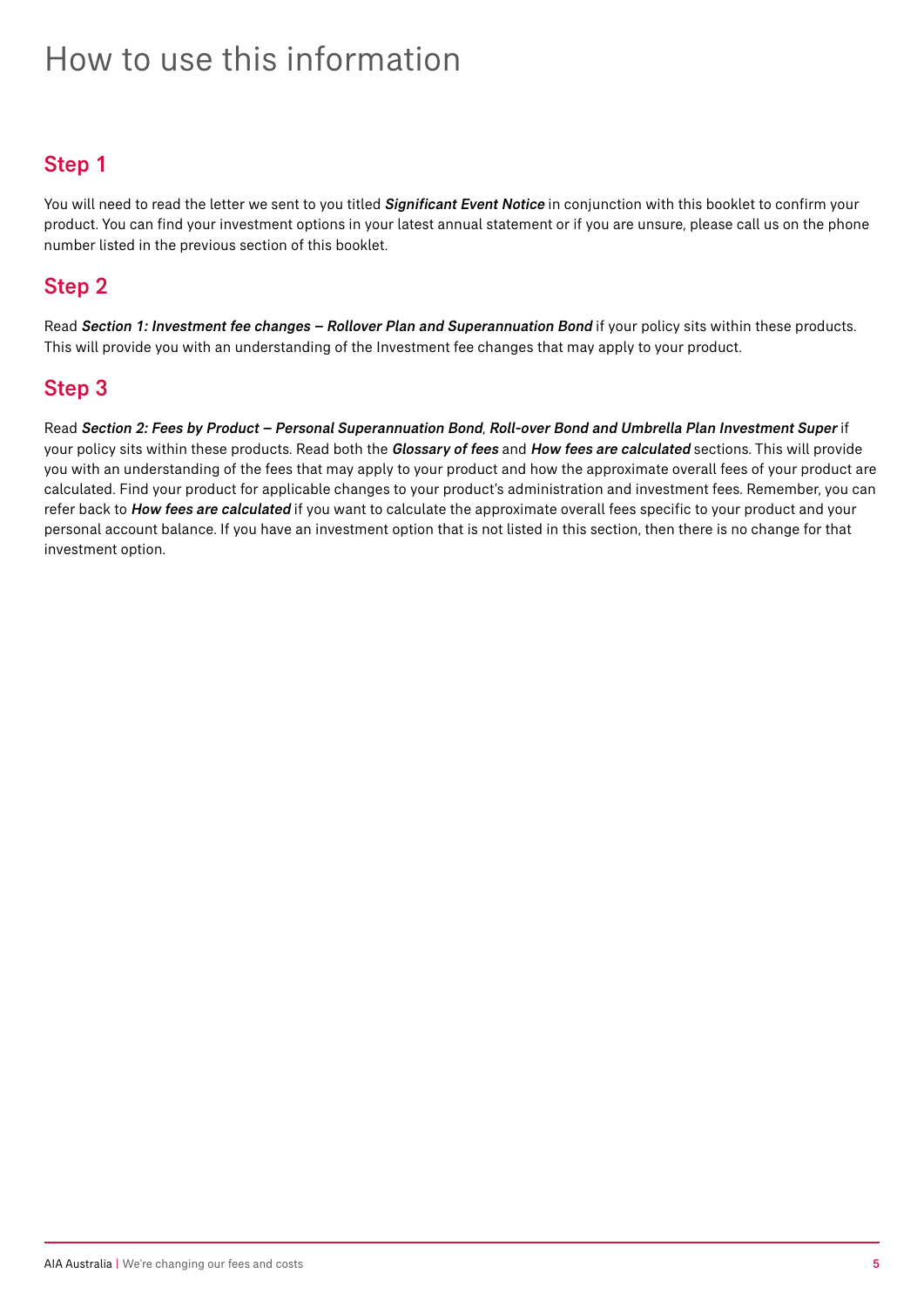# Section 1: Investment fee changes - Rollover Plan and Superannuation Bond

# Rollover Plan

#### Investment fees

| Investment<br>option code | Investment option name | Investment fee     |         |
|---------------------------|------------------------|--------------------|---------|
|                           |                        | <b>Current fee</b> | New fee |
| CS2SG                     | Capital Stable         | 1.62%              | 1.54%   |
| BALASG                    | Growth                 | 1.63%              | 1.57%   |
| F193SG                    | <b>Guaranteed Cash</b> | 1.36%              | 1.35%   |
| <b>EPSG</b>               | High Growth            | 1.63%              | 1.57%   |

# Superannuation Bond

#### Investment fees

| Investment<br>option code | Investment option name | Investment fee     |         |
|---------------------------|------------------------|--------------------|---------|
|                           |                        | <b>Current fee</b> | New fee |
| CS2SG                     | Capital Stable         | 1.63%              | 1.54%   |
| BALASG                    | Growth                 | 1.62%              | 1.57%   |
| F193SG                    | Guaranteed Cash        | 1.36%              | 1.35%   |
| <b>EPSG</b>               | High Growth            | 1.62%              | 1.57%   |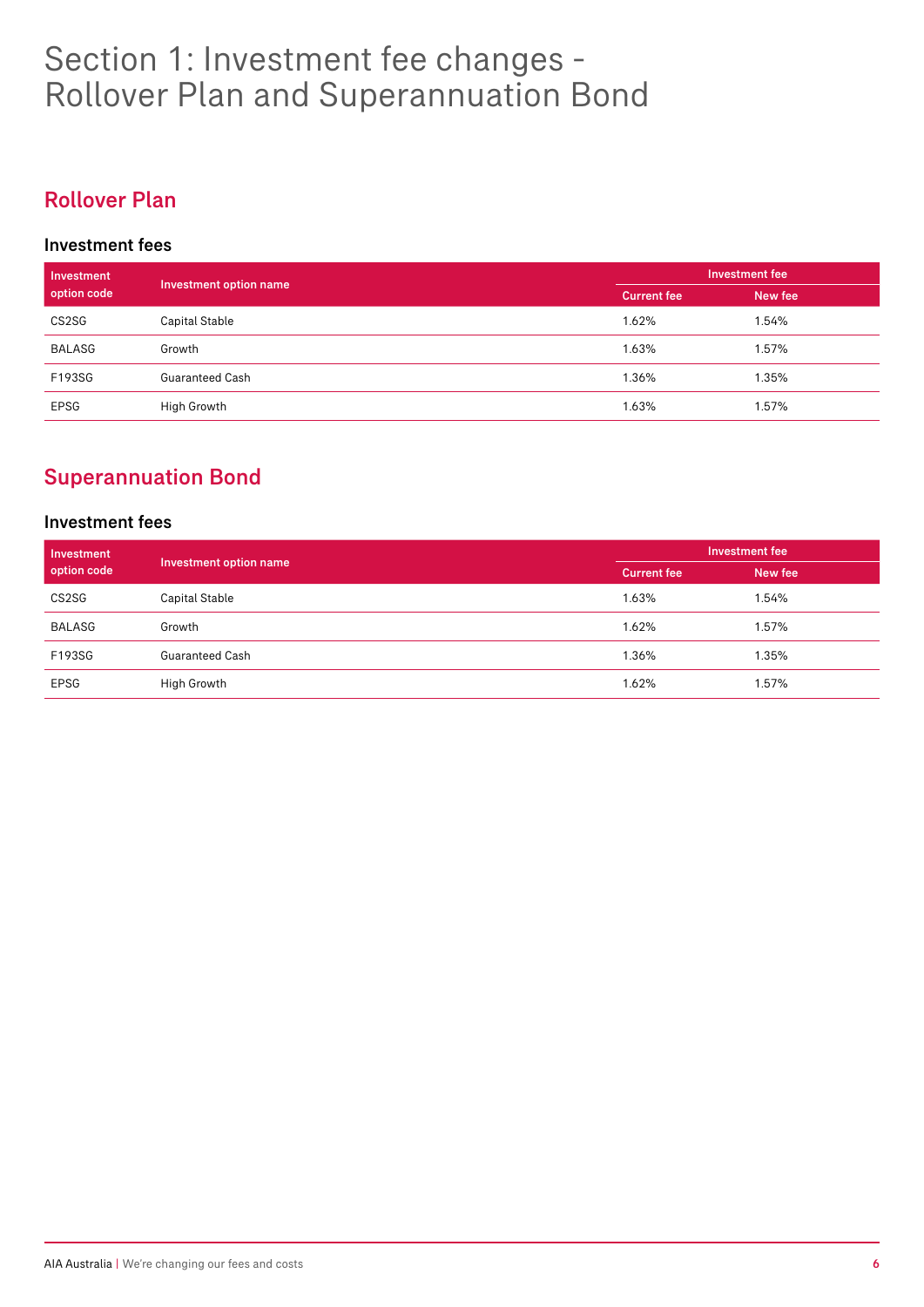# Section 2: Fees by product – Personal Superannuation Bond, Roll-over Bond and Umbrella Investment Plan Super

# Glossary of fees

### Administration fees

Administration fees can either be deducted directly from your account balance or deducted before the unit price is declared and therefore reflected in the daily unit price. There are also different types of administration fees that can apply to your product or can be a combination of them.

- 1 Dollar based administration fees are usually expressed as an annual amount charged to your account on either a monthly, quarterly, half yearly or yearly basis and deducted directly from your account balance.
- 2 Percentage based administration fees can be charged as either:
	- a) a percentage of your total account balance, which we refer to as the fee charged in unit price throughout this booklet. This fee is not deducted from your account balance rather deducted before the daily unit price is declared or;
	- b) at different rates based on the value of your account, for example, the first \$100,000 an administration fee of 1.35 per cent is charged and then the next \$150,000 is charged at 1.00 per cent and so on. These are referred to as tiered fees and are deducted directly from your account balance.

### What else you need to know about administration fees

For some products (listed below) the investment fee, previously a "management charge" includes an allowance for administrative expenses and as a result bundles both investment and administration charges into a single fee. To improve transparency, we'll unbundle the administration expenses from the investment management fee so that you'll be able to view each fee component separately, instead of one fee for both. In most instances, each fee component will be priced so that the total fees combined are less than what is charged now. We've provided the below illustration to help explain this further^.



^ This illustration is an example only and does not reflect your specific investment option or costs.

#### Products impacted by unbundling the investment and administration fee:

- Personal Superannuation Bond
- Roll-over Bond
- Umbrella Investment Plan Super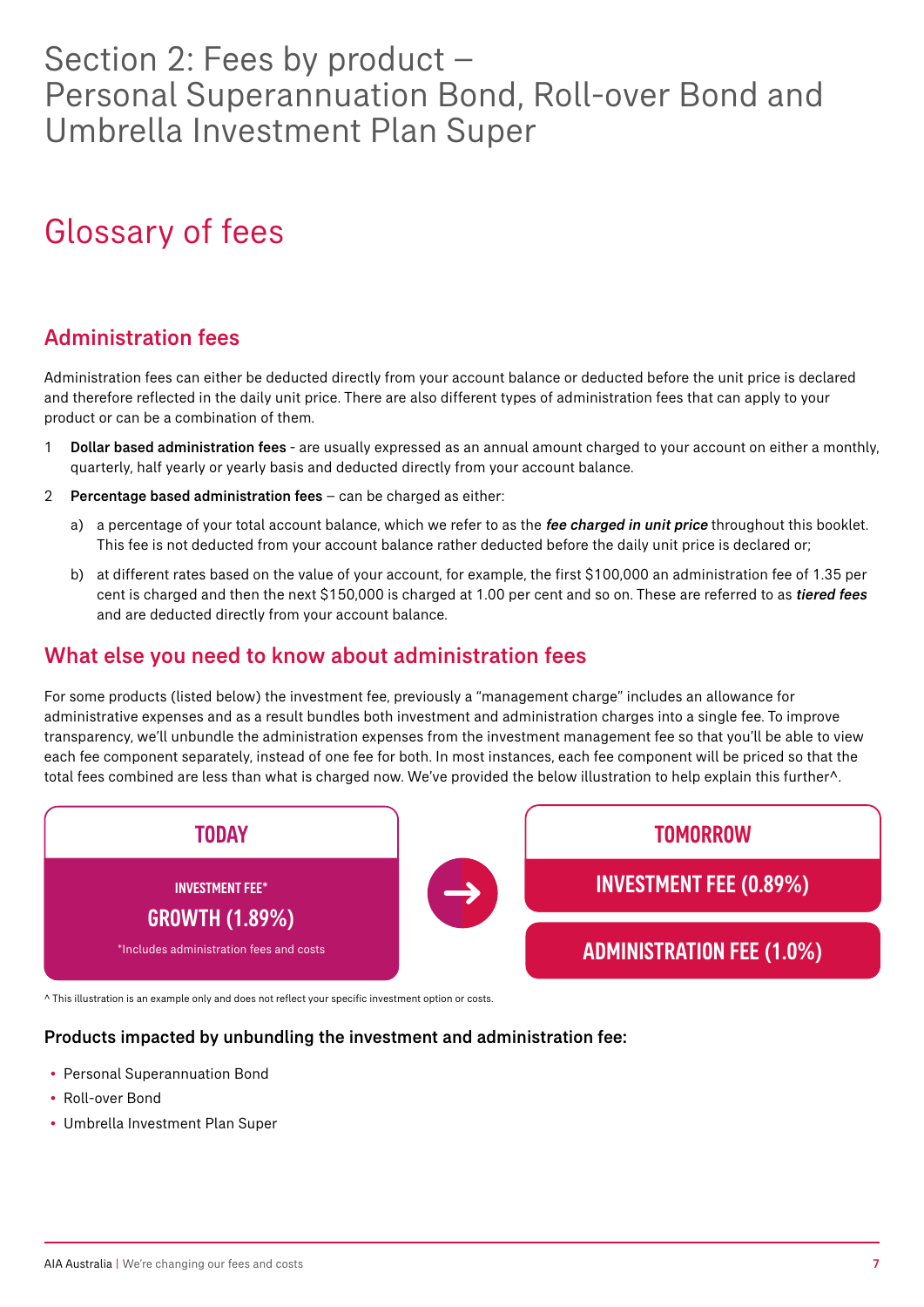# Investment fees and costs

Investment fees and costs are deducted from your investment and cover amounts that reduce the return on your investment. These fees and costs are paid to the investment manager and the responsible entities of the underlying trusts in which AIA Australia's statutory fund invests. These include:

- a) fees in payment for the exercise of care and expertise in the investment of those assets and
- b) costs incurred by AIA Australia that relate to the investment of assets of the fund; and are not otherwise charged as administration fees and costs, a buy/sell spread, a switching fee, an activity fee, an advice fee or an insurance fee.

#### Transaction costs

Transaction costs are costs associated with the sale and purchase of assets in the underlying investments in which AIA Australia's Statutory funds invest, other than costs that are recovered by AIA Australia's charging buy/sell spreads.

#### Performance costs

In addition to the investment fees and costs, on some options, performance costs may also be payable. The performance costs are reflected in the daily unit prices.

Performance costs are fees paid based on the performance of an underlying alternative investment within the option. Alternative investments typically include investments in futures, forwards and options and are not limited to investments in shares, bonds, cash and/or property.

#### Other information on fees and costs

Investment fees, transaction costs and performance costs are deducted before the unit price is declared and reflected in the daily unit price.

All fees disclosed in this booklet are based on the Gross Asset Value (GAV) unless otherwise specified. They are calculated as a percentage of your share of the total assets of the fund.

To better understand how the overall fees are calculated refer to **How fees are calculated** for the fees and costs that apply to your specific product and investment options.

For the fees and costs that apply to your specific product and investment options, please refer to the following pages.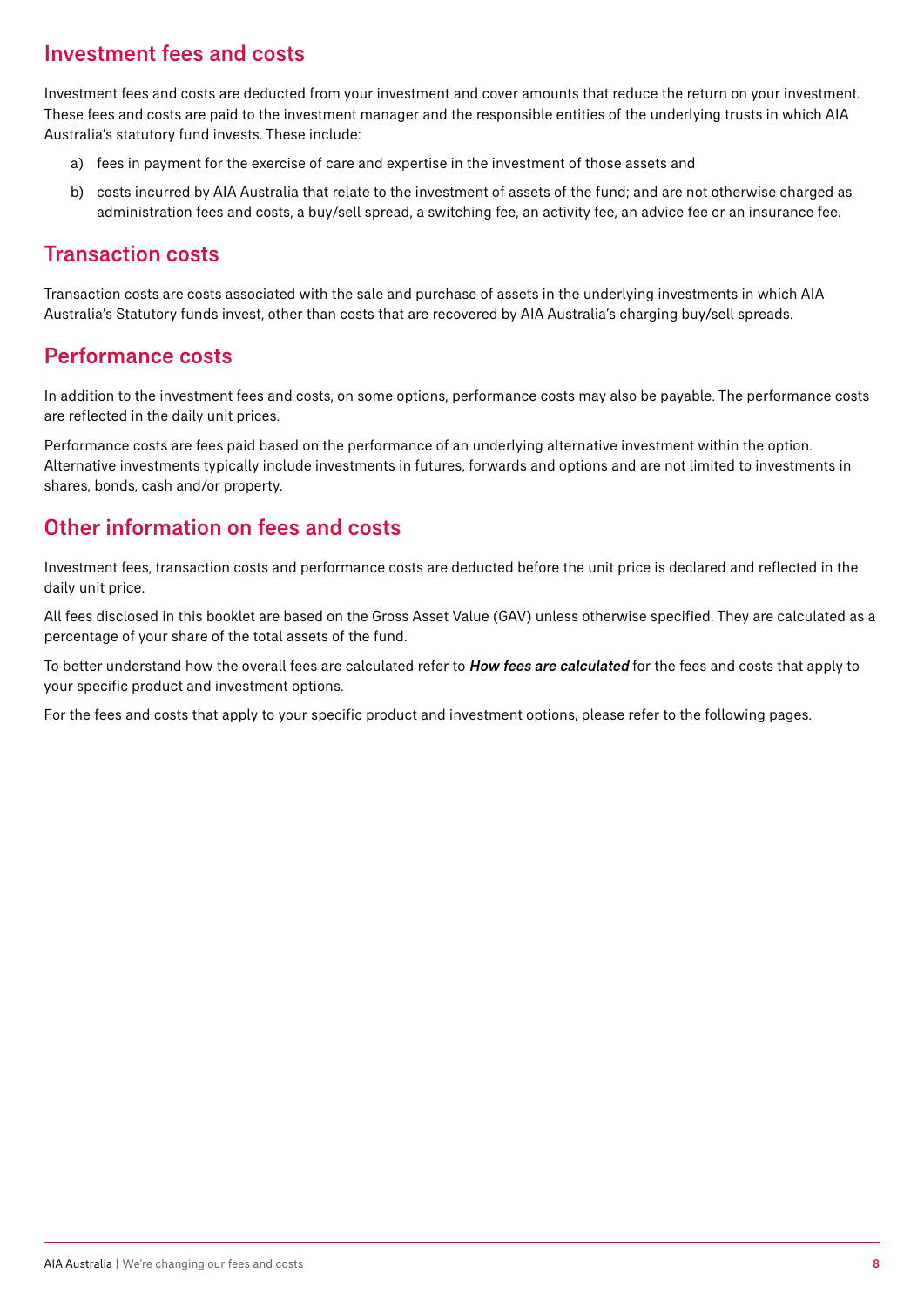## How fees are calculated

The following example shows the total fees you would pay over a one year period if you had \$50,000 invested in our Growth option\*. Please note 'Transaction and performance costs' have been provided as indicative only.



Using the example above, the following table compares the total fees paid for your product before and after the change, calculated on a typical account balance of \$50,000 and invested in the Growth option\*.

#### \$50,000 Growth option

|                                   | <b>Current</b>       | <b>Future</b>     |  |
|-----------------------------------|----------------------|-------------------|--|
| <b>Administration fees</b>        |                      |                   |  |
| - Dollar based fee^ plus          | \$109.20             | \$109.20          |  |
| - Percentage based admin fee or   | n/a                  | n/a               |  |
| - Fee charged in the unit price   | $0.00\%$ (=\$0)      | $0.75\%$ (=\$375) |  |
| Investment fee                    | $1.62\%$ (= $$810$ ) | $0.69\%$ (=\$345) |  |
| Transaction and performance costs | $0.15\%$ (=\$75)     | $0.15\%$ (=\$75)  |  |
| <b>Total fee</b>                  | \$994.20             | \$904.20          |  |

\* All fees used in this example are for the Umbrella Investment Plan Super. Your product fees and costs may differ. Fees associated with your product can be found in the following section. ^ If you currently pay a different amount than listed here, then you will pay the lesser of the two.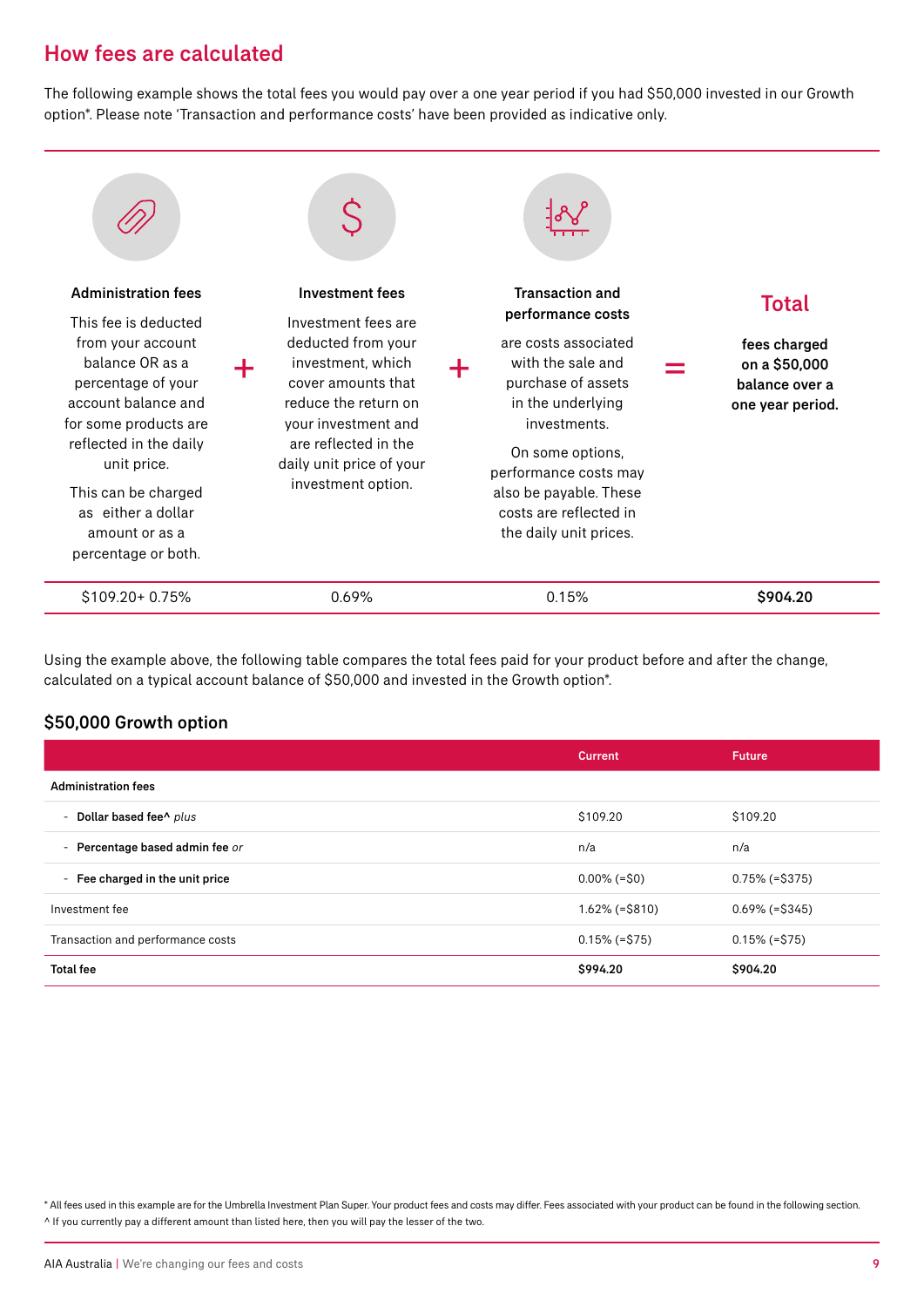# Personal Superannuation Bond

#### Administration fees

|                               | <b>Current fee</b> | New fee |
|-------------------------------|--------------------|---------|
| Dollar based fee plus         | n/a                | n/a     |
| Percentage based admin fee or | n/a                | n/a     |
| Fee charged in unit price     | n/a                | 0.75%   |

#### Investment fees

| Investment        | <b>Investment option name</b>     | Investment fee     |         |
|-------------------|-----------------------------------|--------------------|---------|
| option code       |                                   | <b>Current fee</b> | New fee |
| 2EQU              | Multi-Manager Australian Share    | 1.63%              | 0.71%   |
| 2MGU <sup>1</sup> | Growth                            | 1.58%              | 0.69%   |
| 2STU              | <b>Capital Stable</b>             | 1.58%              | 0.64%   |
| 2FIU              | Multi-Manager Fixed Income        | 1.50%              | 0.55%   |
| 2CSU              | <b>Guaranteed Cash</b>            | 1.41%              | 0.45%   |
| 2INU              | Multi-Manager Global Share        | 1.61%              | 0.71%   |
| 2PRU              | <b>Global Property Securities</b> | 1.67%              | 0.68%   |

# Roll-over Bond

#### Administration fees

|                               | <b>Current fee</b> | New fee |
|-------------------------------|--------------------|---------|
| Dollar based fee plus         | n/a                | n/a     |
| Percentage based admin fee or | n/a                | n/a     |
| Fee charged in unit price     | n/a                | 0.90%   |

#### Investment fees

| Investment<br>option code | Investment option name | Investment fee     |         |
|---------------------------|------------------------|--------------------|---------|
|                           |                        | <b>Current fee</b> | New fee |
| МЗ                        | Growth                 | 1.71%              | 0.69%   |

<sup>1</sup> Highest possible fee for the investment option